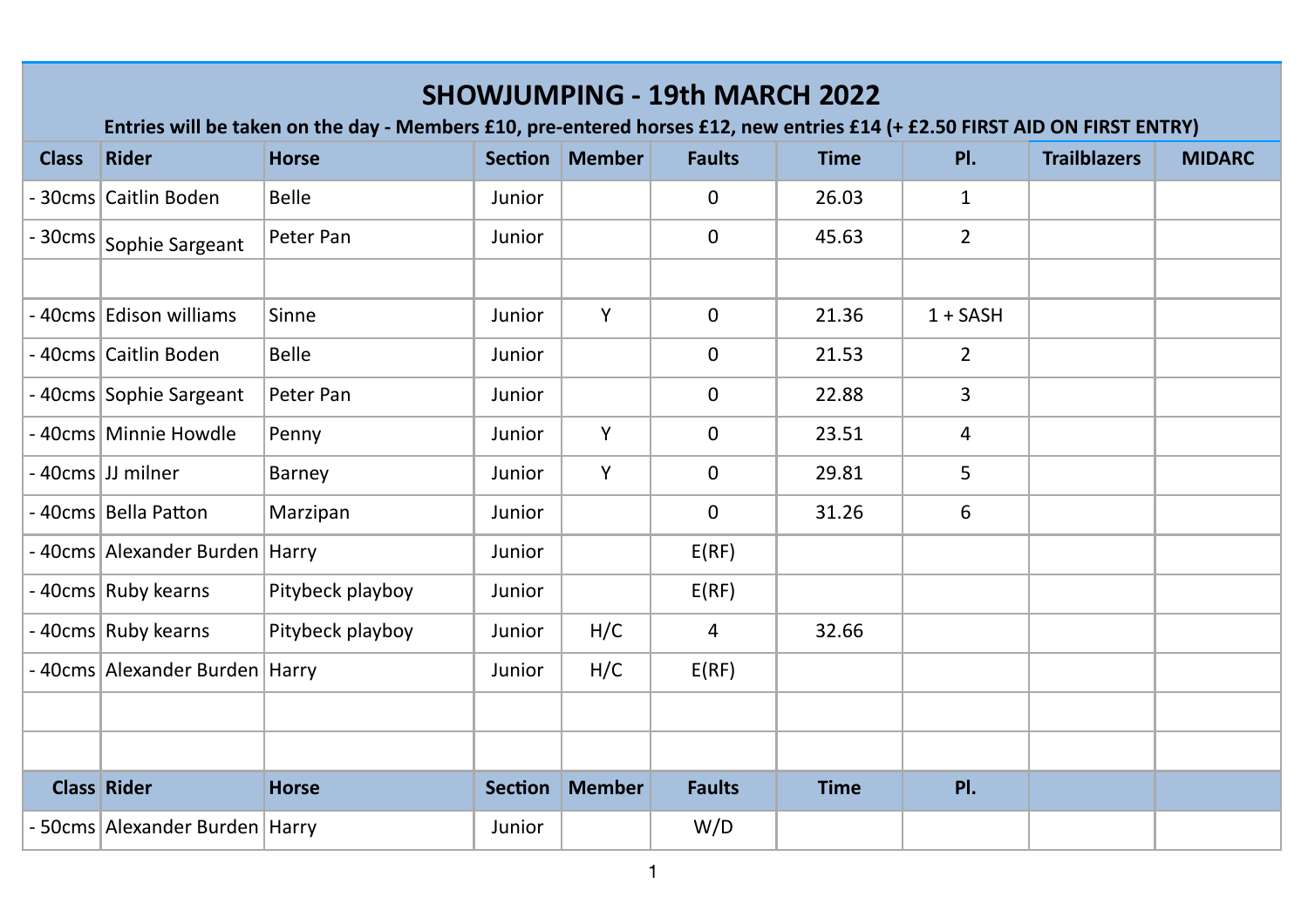| - 50cms Ruby Kearns              | Pity beck playboy  | Junior         |        | W/D           |             |                |                     |               |
|----------------------------------|--------------------|----------------|--------|---------------|-------------|----------------|---------------------|---------------|
| - 50cms Edison Williams          | Sinne              | Junior         | Y      | $\mathbf 0$   | 40.38       | $1 + SASH$     |                     |               |
| - 50cms Caitlin Boden            | Belle              | Junior         |        | $\mathbf 0$   | 40.76       | 2              |                     |               |
| - 50cms JJ milner                | Barney             | Junior         | Y      | $\mathbf 0$   | 56.75       | 3              |                     |               |
| - 50cms Phoebe Glover            | Ionos Fleur        | Junior         | Υ      | $\pmb{0}$     | 62.16       | 4              |                     |               |
| - 50cms Minnie Howdle            | Penny              | Junior         | Υ      | 4             | 64.11       | 5              |                     |               |
|                                  |                    |                |        |               |             |                |                     |               |
| <b>Class Rider</b>               | <b>Horse</b>       | <b>Section</b> | Member | <b>Faults</b> | <b>Time</b> | PI.            | <b>Trailblazers</b> | <b>MIDARC</b> |
|                                  |                    |                |        |               |             |                |                     |               |
| - 60cms Lizzie Sargeant          | Sidney             | Junior         | Y      | $\mathbf 0$   | 41.16       | $1 + SASH$     | $\mathsf Q$         | Q             |
| - 60cms Phoebe Glover            | <b>Ionos Fleur</b> | Junior         | Y      | $\mathbf 0$   | 57.71       | $\overline{2}$ | $\mathsf Q$         | Q             |
| - 60cms JJ milner                | Barney             | Junior         | Y      | $\mathbf 0$   | 58.44       | 3              | $\mathsf Q$         | $\Omega$      |
| - 60cms Seb Scotton              | My Barney Rubble   | Junior         | Y      | 4             | 45.53       | 4              | $\mathsf Q$         |               |
| - 60cms Charlotte Padfield Dolly |                    | Junior         |        | 4             | 47.94       | 5              | $\mathsf Q$         |               |
| - 60cms Lily-May Sutton          | Wish               | Junior         |        | 8             | 49.84       | 6              | $\mathsf Q$         |               |
| - 60cms Emma Seaton              | Calli              | Junior         |        | 12            | 42.70       | $\overline{7}$ | Q                   |               |
|                                  |                    |                |        |               |             |                |                     |               |
| - 60cms Emma Sargeant            | Otto               | Senior         |        | $\mathbf 0$   | 39.23       | $\mathbf{1}$   | $\mathsf Q$         |               |
| - 60cms Rhianna Lavery           | Percy Tom          | Senior         |        | 0             | 40.93       | $\overline{2}$ | $\mathsf Q$         |               |
| - 60cms Julia Seaton             | <b>Borris</b>      | Senior         |        | 4             | 38.01       | 3              | $\mathsf Q$         |               |
|                                  |                    |                |        |               |             |                |                     |               |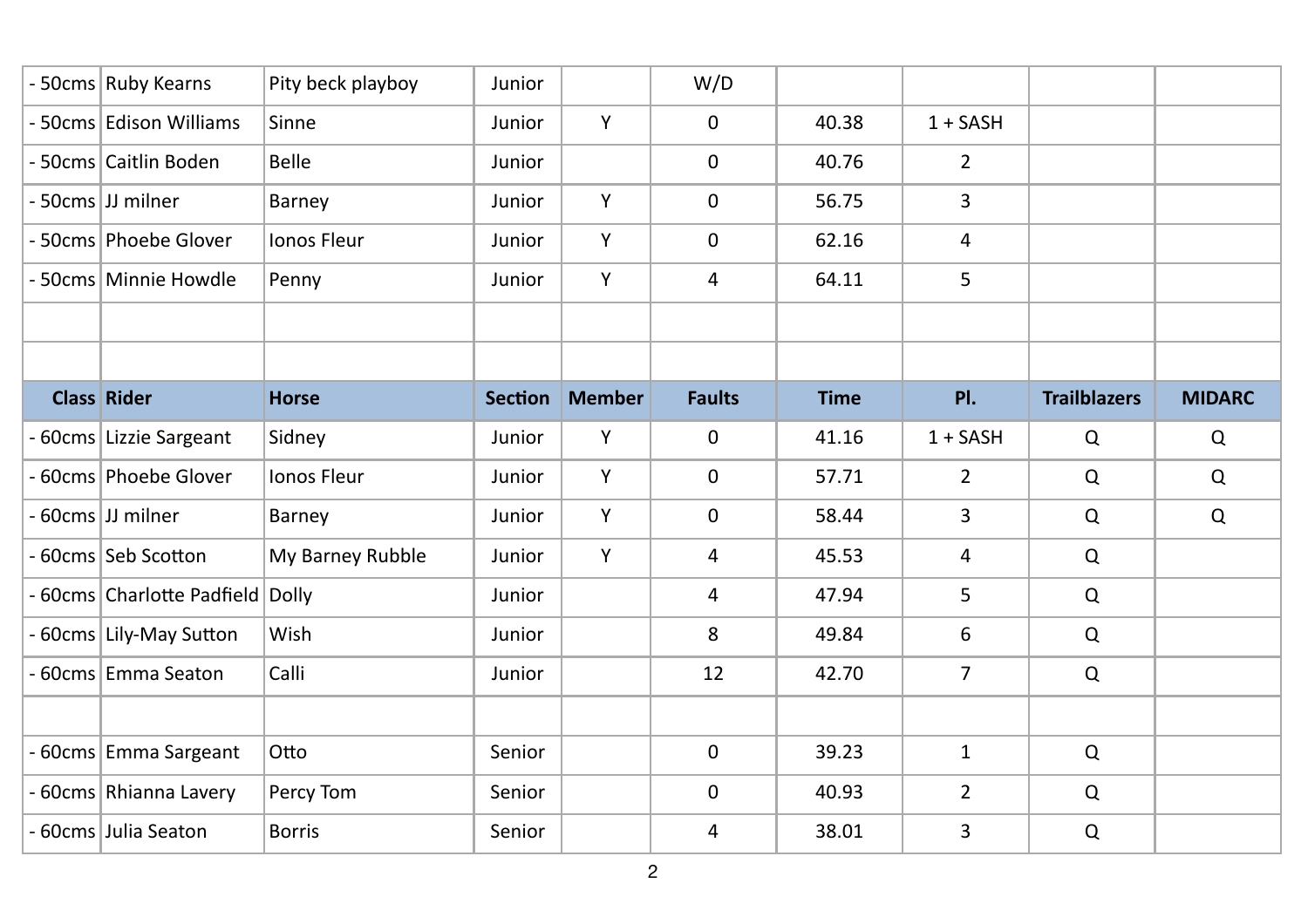| - 60cms Katier Scott             | Colourless       | Senior         | H/C           | 4              | 43.10       |                |                     |               |
|----------------------------------|------------------|----------------|---------------|----------------|-------------|----------------|---------------------|---------------|
| - 60cms Katier Scott             | Colourless       | Senior         | Υ             | E              |             |                |                     |               |
| - 60cms Julia Handley            | Paddy            | Senior         |               | E              |             |                |                     |               |
|                                  |                  |                |               |                |             |                |                     |               |
|                                  |                  |                |               |                |             |                |                     |               |
| <b>Class Rider</b>               | <b>Horse</b>     | <b>Section</b> | <b>Member</b> | <b>Faults</b>  | <b>Time</b> | PI.            | <b>Trailblazers</b> | <b>MIDARC</b> |
| - 65cms Lizzie Sargeant          | jock             | Junior         | Υ             | $\mathbf 0$    | 34.70       | $\mathbf{1}$   | Q                   | Q             |
| - 65cms Lizzie Sargeant          | Sidney           | Junior         | Y             | $\mathbf 0$    | 36.73       | $\overline{2}$ | $\Omega$            | Q             |
| - 65cms Emma Seaton              | Calli            | Junior         |               | $\mathsf 0$    | 39.55       | 3              | Q                   | Q             |
| - 65cms Lily-May Sutton          | Wish             | Junior         |               | $\mathbf 0$    | 40.83       | 4              | Q                   | Q             |
| - 65cms Seb Scotton              | My Barney Rubble | Junior         | Y             | $\mathbf 0$    | 44.52       | 5              | $\mathsf Q$         | Q             |
| - 65cms Charlotte Padfield Dolly |                  | Junior         |               | $\mathbf 0$    | 45.00       | 6              | $\mathsf Q$         | Q             |
|                                  |                  |                |               |                |             |                |                     |               |
| - 60cms Emma Sargeant            | Otto             | Senior         |               | $\mathbf 0$    | 38.66       | $\mathbf{1}$   | Q                   | Q             |
| - 65cms Vikki Ferguson           | Honey I'm Dun    | Senior         | Y             | $\overline{4}$ | 40.13       | $\overline{2}$ | Q                   |               |
| - 65cms Laura noonan             | Lottie           | Senior         |               | 4              | 43.86       | 3              | $\mathsf Q$         |               |
| - 65cms Natalie Lee              | <b>Bertie</b>    | Senior         |               | 4              | 49.70       | 4              | $\mathsf Q$         |               |
| - 65cms Lauren Bickley           | Arabella         | Senior         |               | 4              | 54.45       | 5              | $\mathsf Q$         |               |
| - 65cms Julia Seaton             | <b>Borris</b>    | Senior         |               | 8              | 37.73       | 6              | $\mathsf Q$         |               |
| - 65cms Chris crane              | Bonnie           | Senior         | Υ             | 8              | 44.24       | $\overline{7}$ | $\mathsf Q$         |               |
|                                  |                  |                |               |                |             |                |                     |               |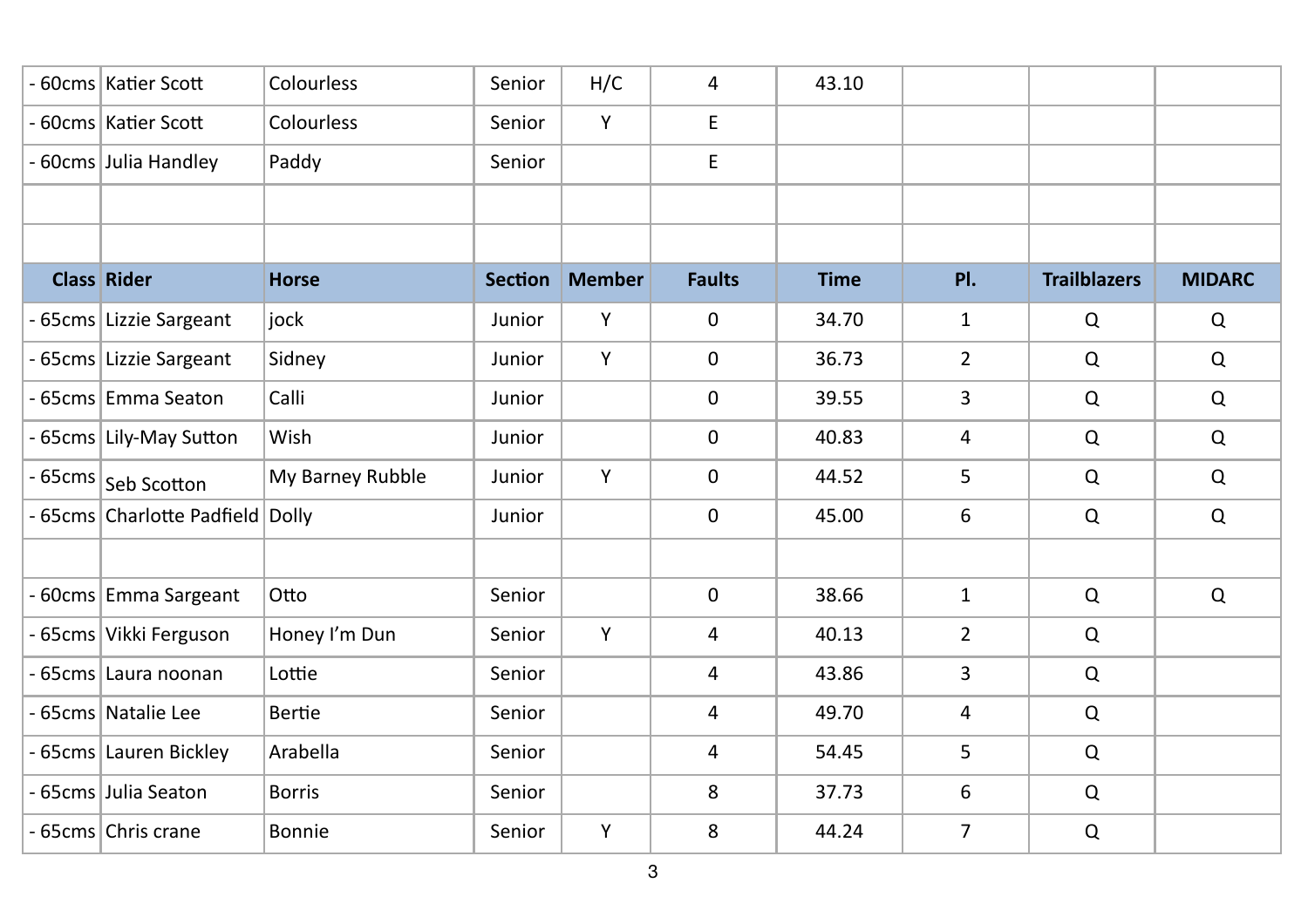| - 65cms Chloe      |                         | Lily                 | Senior         |               | E             |             |                |                     |               |
|--------------------|-------------------------|----------------------|----------------|---------------|---------------|-------------|----------------|---------------------|---------------|
|                    |                         |                      |                |               |               |             |                |                     |               |
| <b>Class Rider</b> |                         | <b>Horse</b>         | <b>Section</b> | <b>Member</b> | <b>Faults</b> | <b>Time</b> | PI.            | <b>Trailblazers</b> | <b>MIDARC</b> |
|                    | - 70cms Hannah Parton   | Flynn                | Junior         | Y             | 0             | 36.25       | $\mathbf{1}$   | Q                   | Q             |
|                    | - 70cms Esmie Timmis    | Misty                | Junior         |               | 4             | 50.32       | $\overline{2}$ | Q                   |               |
|                    | - 70cms Katie bowen     | Redhill Dandy        | Junior         |               | E(RF)         |             |                |                     |               |
|                    |                         |                      |                |               |               |             |                |                     |               |
|                    | - 70cms Mary-Jane       | Killaughey JF        | Senior         |               | $\mathbf 0$   | 38.83       | $\mathbf{1}$   | Q                   | Q             |
|                    | - 70cms Vikki Ferguson  | Alfie                | Senior         | Y             | 0             | 39.30       | $\overline{2}$ | Q                   | Q             |
|                    | - 70cms Michelle Sutton | Milo                 | Senior         |               | 0             | 40.50       | 3              | Q                   | Q             |
|                    | - 70cms Tracy young     | Smithy's last Chance | Senior         | Y             | $\mathbf 0$   | 44.51       | 4              | Q                   | $\mathsf Q$   |
|                    | - 70cms Natalie Lee     | Bertie               | Senior         |               | 0             | 50.68       | 5              | Q                   | $\mathsf Q$   |
|                    | - 70cms Lauren Bickley  | Arabella             | Senior         |               | 4             | 40.78       | 6              | Q                   |               |
|                    | - 70cms Laura Noonan    | Lottie               | Senior         |               | 4             | 43.40       | $\overline{7}$ | Q                   |               |
|                    | - 70cms Chris Crane     | Bonnie               | Senior         | Y             | 4             | 44.88       | 8              | Q                   |               |
|                    | - 70cms Karen Davies    | Sisulu               | Senior         |               | W/D           |             |                |                     |               |
|                    |                         |                      |                |               |               |             |                |                     |               |
|                    |                         |                      |                |               |               |             |                |                     |               |
| <b>Class Rider</b> |                         | <b>Horse</b>         | <b>Section</b> | <b>Member</b> | <b>Faults</b> | <b>Time</b> | PI.            | <b>Trailblazers</b> | <b>MIDARC</b> |
|                    | - 80cms Hannah Parton   | Flynn                | Junior         | Υ             | 0             | 34.70       | $\mathbf{1}$   | Q                   | Q             |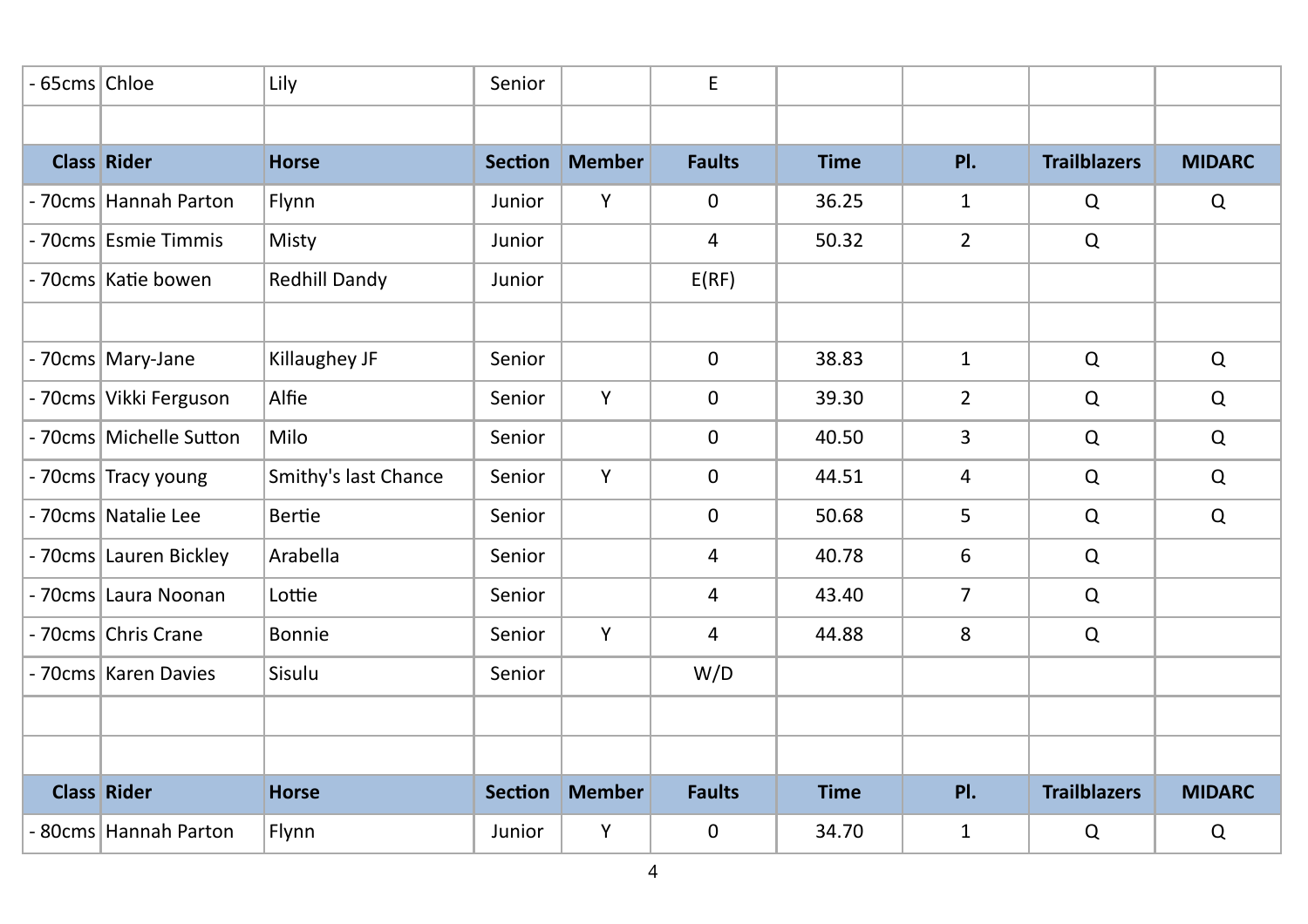| - 80cms Connie Askin      | Miami                  | Junior         |               | 0             | 36.61       | $\overline{2}$ | Q                   | Q             |  |
|---------------------------|------------------------|----------------|---------------|---------------|-------------|----------------|---------------------|---------------|--|
| - 80cms Esmie Timmis      | Misty                  | Junior         |               | 4             | 40.51       | 3              | $\mathsf Q$         |               |  |
| - 80cms Charlie Kearns    | Lisboy diamond delight | Junior         |               | E(RF)         |             |                |                     |               |  |
| - 80cms Charlie Kearns    | Lisboy diamond delight | Junior         | H/C           | E(RF)         |             |                |                     |               |  |
| - 80cms Katie Bowen       | Redhill Dandy          | Junior         |               | W/D           |             |                |                     |               |  |
| - 80cms Tracy young       | Smithy's last Chance   | Senior         | Υ             | $\mathbf 0$   | 39.28       | $\mathbf{1}$   | $\mathsf Q$         | Q             |  |
| - 80cms Michelle Sutton   | Milo                   | Senior         |               | 4             | 37.10       | $\overline{2}$ | $\mathsf Q$         |               |  |
| - 80cms   Mary-Jane       | Killaughey JF          | Senior         |               | 4             | 39.89       | 3              | $\mathsf Q$         |               |  |
| - 80cms Courteney         | Vegas                  | Senior         |               | 4             | 40.55       | 4              | $\mathsf Q$         |               |  |
| - 80cms   Kat robinson    | Douglas                | Senior         |               | 8             | 43.20       | 5              | $\mathsf Q$         |               |  |
| - 80cms Simon Marshall    | King William           | Senior         |               | 16            | 44.38       | 6              | $\mathsf Q$         |               |  |
| - 80cms Karen Davies      | Sisulu                 | Senior         |               | W/D           |             |                |                     |               |  |
|                           |                        |                |               |               |             |                |                     |               |  |
| <b>Class Rider</b>        | <b>Horse</b>           | <b>Section</b> | <b>Member</b> | <b>Faults</b> | <b>Time</b> | PI.            | <b>Trailblazers</b> | <b>MIDARC</b> |  |
| - 90cms Olivia Mclaughlin | <b>Illane Spark</b>    | Senior         |               | $\pmb{0}$     | 44.06       | $\mathbf{1}$   | $\mathsf Q$         | Q             |  |
| - 90cms Grace Plowman     | Louis                  | Senior         |               | 0             | 44.08       | $\overline{2}$ | $\mathsf Q$         | Q             |  |
| - 90cms Courteney         | Vegas                  | Senior         |               | 4             | 41.84       | 3              | $\mathsf Q$         |               |  |
| - 90cms Izzy Williams     | Miami                  | Junior         |               | 4             | 41.86       | 4              | $\mathsf Q$         |               |  |
| - 90cms Megan Harris      | Agher                  | Senior         |               | 4             | 43.12       | 5              | $\mathsf Q$         |               |  |
|                           |                        |                |               |               |             |                |                     |               |  |